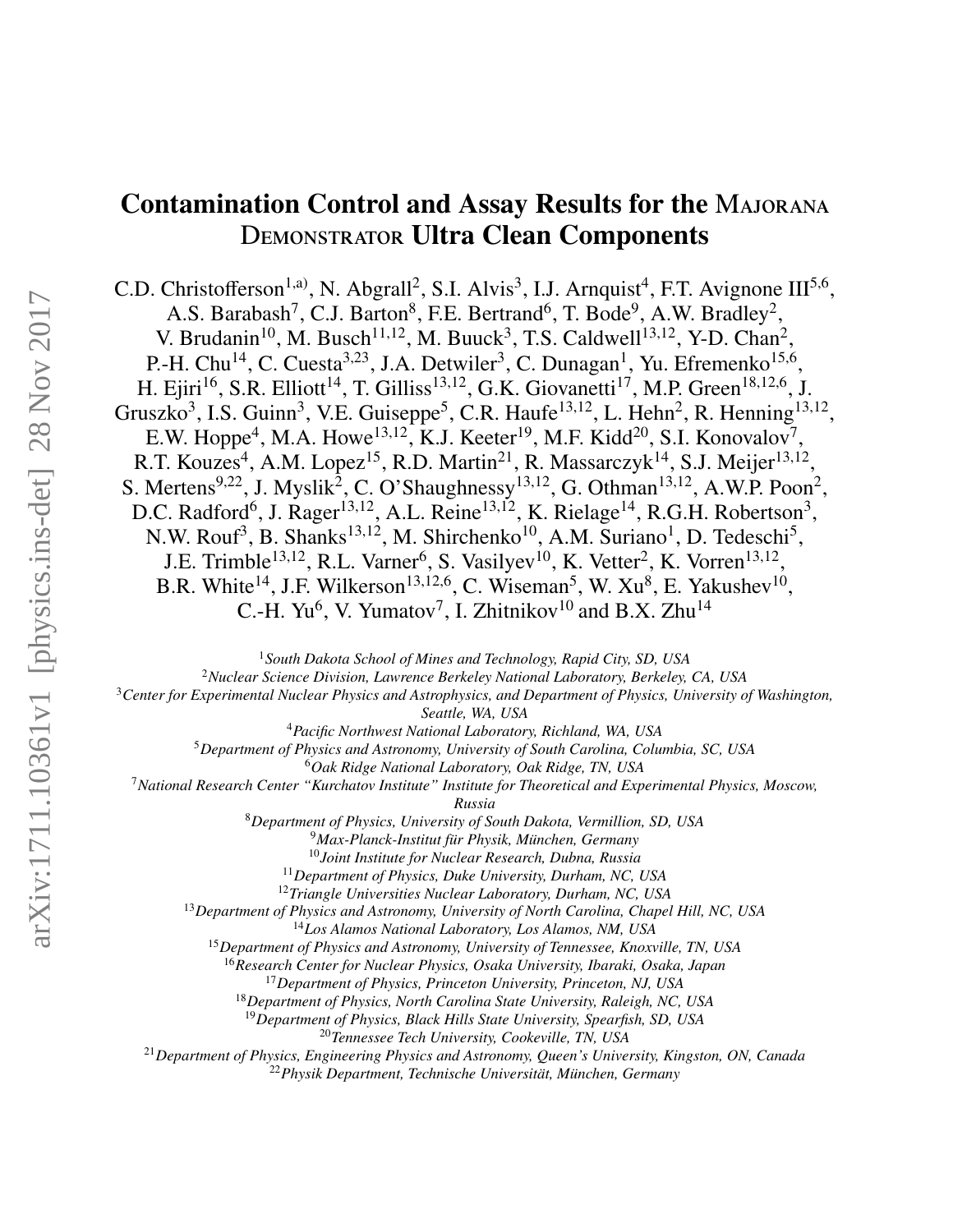## <sup>23</sup> Present Address: Centro de Investigaciones Energéticas, Medioambientales y Tecnológicas, CIEMAT, 28040, *Madrid, Spain*

#### a)Corresponding author: CabotAnn.Christofferson@sdsmt.edu

Abstract. The Majorana Demonstrator is a neutrinoless double beta decay experiment utilizing enriched Ge-76 detectors in 2 separate modules inside of a common solid shield at the Sanford Underground Research Facility. The Demonstrator has utilized world leading assay sensitivities to develop clean materials and processes for producing ultra-pure copper and plastic components. This experiment is now operating, and initial data provide new insights into the success of cleaning and processing. Post production copper assays after the completion of Module 1 showed an increase in U and Th contamination in finished parts compared to starting bulk material. A revised cleaning method and additional round of surface contamination studies prior to Module 2 construction have provided evidence that more rigorous process control can reduce surface contamination. This article describes the assay results and discuss further studies to take advantage of assay capabilities for the purpose of maintaining ultra clean fabrication and process design.

## INTRODUCTION

The Majorana Collaboration [1] is conducting R&D towards a ton-scale, <sup>76</sup>Ge-based neutrinoless double-beta decay  $(0\nu\beta\beta)$  experiment. The observation of this rare decay would imply the existence of a lepton number violating process and the Majorana nature of neutrinos. The goal for a next-generation  $0\nu\beta\beta$  experiment is to reach decay half lives of over  $10^{27}$  yr in order to reach the mass scale in the inverted neutrino mass ordering region. For an experiment to have discovery potential at the level of this goal requires excellent detector energy resolution and background levels in the neutrinoless double-beta decay region of interest (ROI) on the order of 0.1 c/(ROI t yr).

## MAJORANA DEMONSTRATOR Overview

The Majorana Collaboration is operating a Demonstrator array [1, 2] at the Sanford Underground Research Facility, in Lead, SD, USA. The Demonstrator contains two separate detector modules containing a total of 44.1 kg of Ge detectors of which 29.7 kg of the detector mass is enriched to 88% in  $^{76}$ Ge [3]. The two modules are operated inside a common low background passive shield with active muon veto (see Ref. [1] for a more detailed description of the Majorana Demonstrator). The main goal of the Demonstrator are to show that a background level of 3 c/(ROI t yr) after analysis cuts at the 0νββ peak energy can be reached Reaching the background goal of the Majorana Demonstrator will establish that the material purity of the detector and innermost parts are appropriate for a next generation experiment where additional material processing control, background rejection, and improved shielding techniques can be employed.

## Contamination Control

The Majorana Collaboration conducted a thorough material assay [4] and Monte Carlo simulation program to ensure that all components used in the construction of the Majorana Demonstrator array have sufficient radio-purity levels to meet the experiment's background goal. A listing of all simulated background contributions can be found in Table 1, which is categorized by the source of the background, for a total background projection of  $\leq 3.5$  c/(ROI t yr). The main challenge of the assay program is to both identify materials with acceptable natural radioactivity levels of U and Th decay chains and control the handling of the materials to maintain its purity. Through the assay program and additional assay campaigns described here, the Collaboration reached its targeted goal, but we recognize that further improvements can be made when moving towards the next generation experiments. Looking towards a large-scale experiment, lowering the backgrounds intrinsic to detector materials will strengthen the discovery potential for  $0\nu\beta\beta$ . While improving background rejection techniques is important, equally so is contamination control to approach a background-free experiment.

Fabrication of any component requires strict cleaning and contamination control during production and assembly so as not to recontaminate a pure material. Copper is the key structural component for the Demonstrator due to its excellent structural and thermal properties, and because its contains no radioactive isotopes. serving as the inner shielding, cryostats, and all detector mounting hardware. Given the intrinsic high radio purity of copper, the main goal through production (electroforming), machining, and handling is to have the material remain clean. The copper is electroformed in a clean environment allowing for the reduction of radioactive contaminants from the U and Th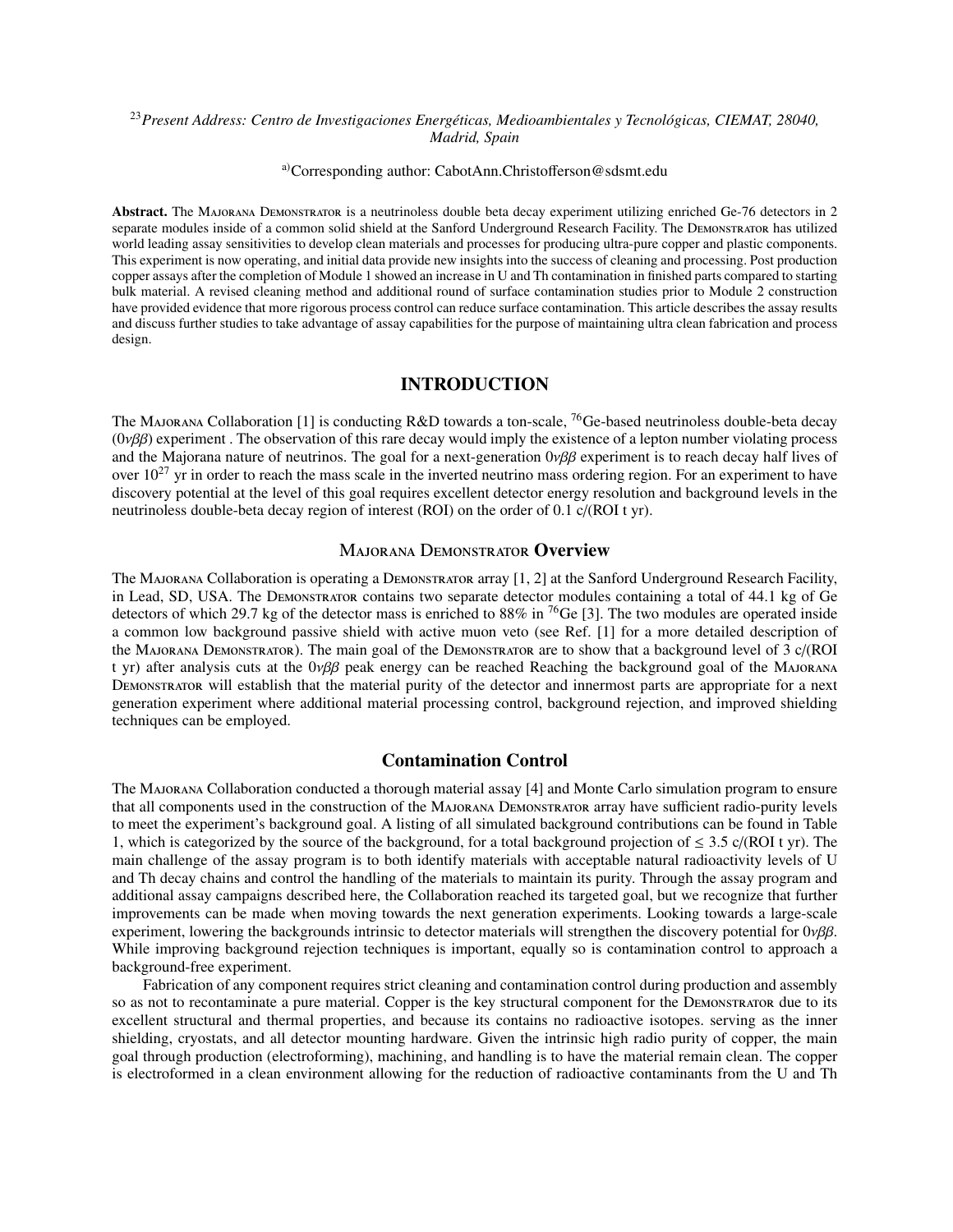| <b>Background Contribution</b>                      | Rate         | <b>Background Contribution</b>   | Rate         |
|-----------------------------------------------------|--------------|----------------------------------|--------------|
|                                                     | c/(ROI t yr) |                                  | c/(ROI t yr) |
| Electroformed Cu                                    | 0.23         | OFHC Cu Shielding                | 0.29         |
| Pb Shielding                                        | 0.63         | Cables and Internal Connectors   | < 0.38       |
| <b>Front Ends</b>                                   | 0.6          | U/Th within the Ge               | < 0.07       |
| Plastics + Other                                    | 0.39         |                                  |              |
| ${}^{68}$ Ge, ${}^{60}$ Co within the ${}^{enr}$ Ge | 0.07         | $60$ Co within the Cu            | 0.09         |
| External $\gamma$ rays, (alpha,n) Reactions         | 0.1          | Rn and Surface $\alpha$ Emission | 0.05         |
| Ge, Cu, Pb (n,n'gamma) Reactions                    | 0.21         | $Ge(n,n')$ Reactions             | 0.17         |
| $Ge(n,\gamma)$                                      | 0.13         | Direct $\mu$ Passage             | 0.03         |
| $\nu$ Induced Background                            | < 0.01       |                                  |              |
| <b>Total</b>                                        |              |                                  | < 3.5        |

TABLE 1. The summary of all the backgrounds contributing to the Demonstrator. The background contributions are organized by those due to natural radioactivity, cosmogenic activation, external & environmental, muon-induced, and neutrinos. The background values assume that the radioactive chains are in equilibrium. Adapted from Ref. [4]

radioactive decay chains while conducting the technique underground prevents formation of <sup>60</sup>Co by cosmogenic activation of Cu. Electroforming of the Demonstrator's copper was completed in two laboratories, separate from the experiment's detector laboratory; at the Ross Campus of the 4850-ft level of SURF and at a shallow underground site at Pacific Northwest National Laboratory (PNNL) in Richland, WA. The SURF electroforming laboratory ran from July 2011 to Apr. 2016 with ten baths that could hold 316 stainless steel mandrels of various diameters up to 33 cm. Six additional baths were run at PNNL. Majorana produced over 40 different electroforms of varying sizes, the largest being ∼90 kg at a thickness of 14 mm. Total electroformed copper produced was over 2500 kg at the average growth rate of 0.033 mm/day.

Once the copper reached the desired thickness, mandrels were transported to the clean machine shop located at the Davis campus of the 4850-ft level adjacent to the detector room. There the full machine shop was restricted to clean copper, plastics, and approved stainless steel only. Water based lubricants were the only cutting fluids used if necessary along with deionized water. All parts generated were uniquely tracked through machining, cleaning and assembly by a custom-built database [5] tracking any piece back to the original mandrel and bath chemistry for quality control. Located inside the Demonstrator detector room at the Davis campus is a dedicated clean wet laboratory operating at better standards than the outer laboratory space. This wet laboratory is where all chemical etching, leaching and general cleaning of all parts for the Demonstrator was completed in specially prepared tanks and containers. Details of all handling and cleaning were updated into the parts tracking database. Once cleaning was completed all parts were stored in nitrogen purge environment to alleviate latent contamination and exposure to radon plate out or any other airborne contaminants.

## ASSAY CAMPAIGNS AND RESULTS

Majorana had established that the electroformed copper stock met the radio-purity specifications initially set in the background budget [4]. Prior to achieving sufficient assay sensitivity, we assayed the copper using ICP-MS at PNNL by sampling the electrolyte in the bath and working backwards to extrapolate the remaining contamination. This showed good results of the bulk copper but would not be sufficient for later manufactured parts. By necessity PNNL developed the world's most sensitive technique for U and Th in copper and plastics validating that the original goal of < <sup>0</sup>.3µBq/kg for U and Th had been reached. In fact the bulk copper electroformed for the Demonstrator showed levels  $< 0.017 \pm 0.03$  pg <sup>238</sup>U/gCu and  $< 0.011 \pm 0.05$  pg <sup>232</sup>Th/gCu, which were the detection limits of the newly developed analytical method. We understood we had to maintain a series of assay campaigns to verify t machined parts remained pure. The various handling conditions of each type of part introduced unique pathways of surface contamination additions of U/Th that had not been in the bulk electroformed copper pre-machining. Should contamination occur, we would be most sensitive to the large mass, large surface area components that surround the entire array. The assay campaigns were designed sequentially after each phase to systematically evaluate the potential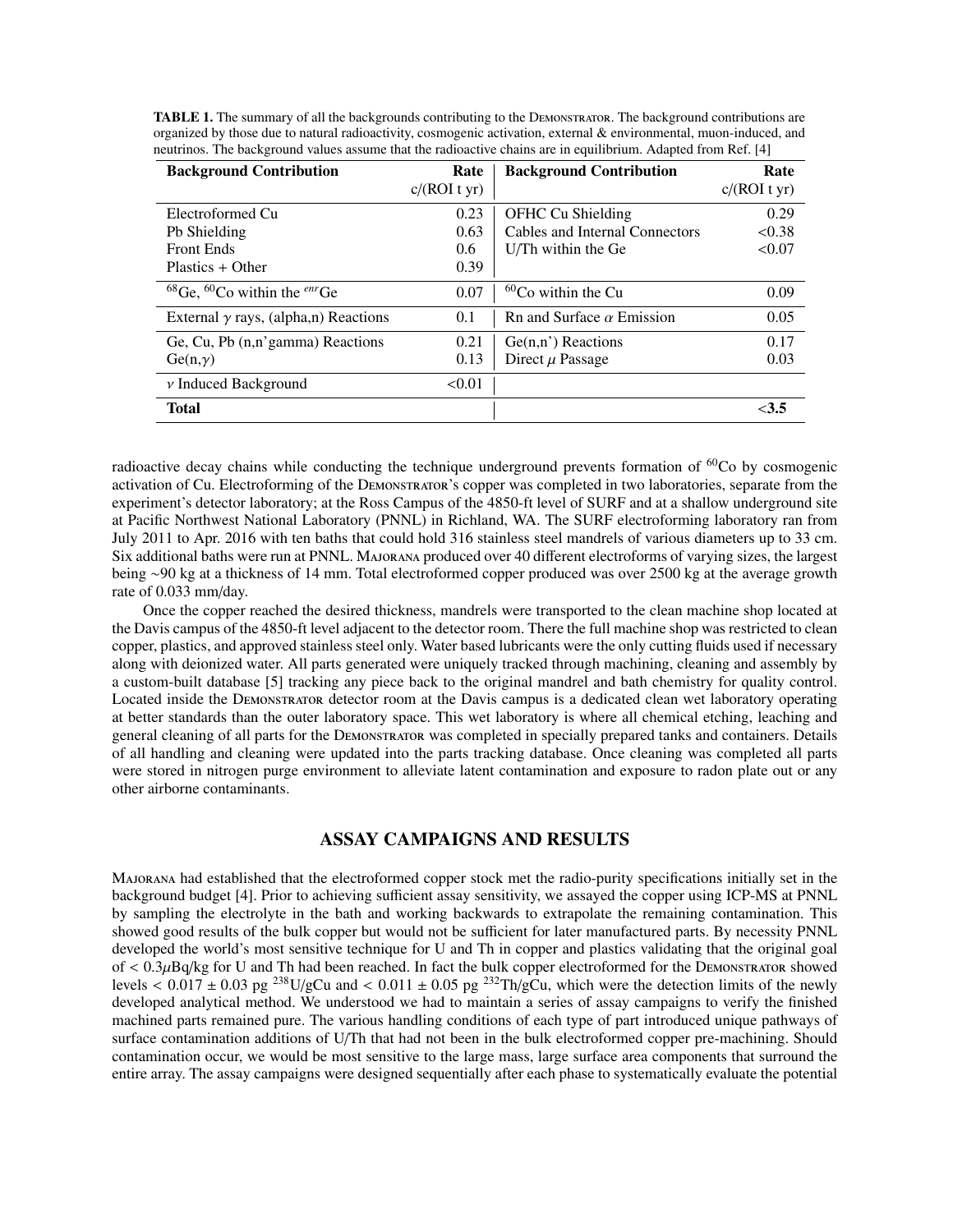pathways of surface recontamination during each step of material handling. The remainder of this article details the findings of each assay campaign.

#### Electroformed copper assay campaign 1

The first assay campaign used bulk copper pieces cut from mandrels after initial machining within the machine shop. Compared to smaller parts or plates this is a minimal handling scenario and the closest to bulk stock that could be tested. Copper was removed in test strip samples and sent to PNNL for cleaning, rinsing, etching, and then full digestion. The etchant and full digestion of the pieces were assayed. The results (Fig. 1) show the stock electroformed copper was at the level  $(< 0.3 \mu Bq/kg$  for U and Th) needed for use in the DEMONSTRATOR.

#### Electroformed copper assay campaign 2

The second assay campaign used samples with realistic handling scenarios such as those for an original finished part. These samples had additional machining and contacted a greater variety of tools in the machine shop. The standard etching procedure from PNNL [6] for use at SURF was utilized. After storing in dry nitrogen, parts were sent to PNNL for assay where no additional processing occurred. Parts were fully digested and the etchant assayed. This sample group saw elevated surface contamination which would have varying consequences for parts of the Demonstrator depending on which component had contamination. With the results normalized by mass, not all parts had the same surface area to mass ratio. The results in Fig. 1 are given for hollow hex rods (HHR), which are detector string parts with high surface area to mass ratios, and parts cut with the wire electrical discharge machining (EDM) process. . Given the small mass of these parts, the increased radioactive contamination may not alone cause an increase in background. However, if the same mass concentration of contamination also prevailed for the inner copper shield, which had not been processed, the increase in projected backgrounds could be significant. Given the timing of this result, changes to the processing could be implemented before the inner Cu shield was installed in the Majorana Demonstrator.

## Electroformed copper assay campaign 3

The third campaign was a two-part study to confirm the previous observations that the contamination had been introduced as a surface versus a bulk effect. Similar starting test samples were prepared with a variety of machine shop tooling. The first part of the study was taking multiple standard etches at SURF, collecting the etchant, and sending to PNNL for assay. The second part was taking the parts previously etched at SURF and sending to PNNL for additional etching then assaying those samples. These assay sets now only looked at the etchant left from the surfaces rather than a full digestion of the parts. The higher assay levels suggested processing has introduced all of the contaminants. Extrapolating among the results of multiple etches gave the prediction for the necessary depth of copper removal to eliminate the surface contamination added from machining.

Based on the understanding that the contamination may be introduced in fabrication and handling of parts, the cleaning procedure was reviewed for improvements. All the etching bins for large pieces were again acid etched along with changing of smaller containers to a different unique beaker that had only been exposed to electroformed copper parts and high purity reagents. A new goal was set to find a sufficient depth of Cu to prevent surface contamination that did not also compromise material dimensional tolerances. To confirm this process a method for calibration of etching solutions was devised confirming the etching efficiency along with control of the amount of copper removed. Further detailed handling requirements at each step were used to avoid cross contamination and additional quality assurance. The timing of this change in cleaning procedure meant that the inner copper shield and all of Module 2 parts would receive the new updated handling while all of Module 1 had been assembled under the standard method.

#### Electroformed Copper Assay Campaign 4

This assay round was anticipated to be validation of the previous three assay campaigns to test if the improved processing and handling method developed had the effect of returning the processed copper contamination to that of the stock values. The sample group was made up of machined blocks which would be representative of shield plates with low surface area to mass ratio. The second would be hollow hex rods which are the highest area to mass ratio component of the detector string assemblies. These two sample groups were etched using the new deeper calibrated method along with altered handling. The parts were then sent to PNNL for a deeper etch and full digestion assay.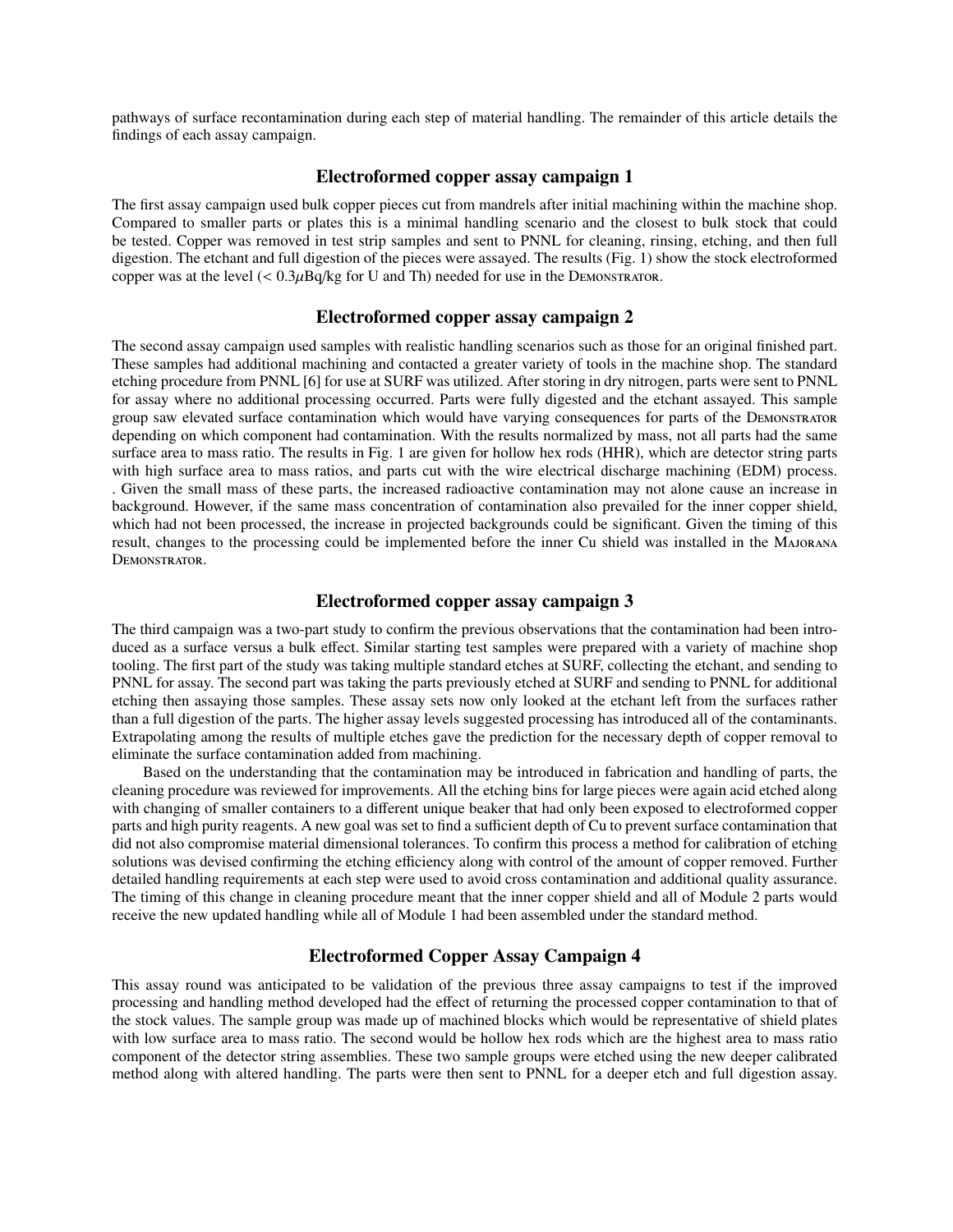

FIGURE 1. The ICP-MS results from the four assay campaigns. Each assayed parts is identified wither as being 'stock' taken directly from the mandrel, 'HHR' a Hollow Hex Rod indicative of a high surface area to mass ratio part, 'EDM' for representative parts cut with the Wire Electrical Discharge Machining process, or 'block' representative of low surface area to mass ratio parts. The activity of both U and Th is given by color as determined by ICP-MS assay.

The results (Fig. 1) validated that the contamination we found in assay campaign two was likely added during the processing of electroformed copper and that the new cleaning procedure returned the copper to the acceptable purity levels found in the stock material.

## **OUTLOOK**

The effect on the Majorana Demonstrator backgrounds were reviewed in data sets 3 and 4 (DS3 & 4) which were the latest public release at the time of this presentation. The exposure was at 1.39 kg y and after cuts equated to 1 count in the 400-keV window centered at the 2039 keV 0*vββ*peak. The projected background rate is 5.1<sup>+8.9</sup> c/(ROI t yr) for<br>e. 2.9 (M1) & 2.6 (M2) keV POI (68% CI) with a background index 1.8 × 10<sup>-3</sup> c/(keV kg yr). Analysis c a 2.9 (M1) & 2.6 (M2) keV ROI (68% CL) with a background index  $1.8 \times 10^{-3}$  c/(keV kg yr). Analysis cuts are still<br>heing optimized but are consistent with our expectation of the 3.5 c/(ROI t yr) based on assays [4] and s being optimized but are consistent with our expectation of the 3.5 c/(ROI t yr) based on assays [4] and simulations. The overall handling and processing of the electroformed Cu appears to be acceptable. Comparing an energy region that would be dominated by U/Th (1950 – 2650 keV) the collaboration is looking at possible M1 vs. M2 differences but currently the statistics are too low to make a conclusive statement.

Building on the success of many low background programs and experiments, the Majorana Demonstrator has achieved successful production of ultra-pure underground electroformed copper and an effective initial procedure to handle and process materials to control the surface U/Th contamination of Cu parts. The parallel assay campaigns systematically evaluated the handling and processing procedure for the range of Cu components and showed a more rigorous etching procedure was successful as confirmed by ICP-MS assay data. With the improved process procedure, the components approach U/Th radio-purity levels consistent with the bulk stock material. The Demonstrator's initial backgrounds are among the lowest backgrounds in the region of interest achieved to date (approaching GERDA's recent best value [7]). With ongoing analysis of the current data (10 kg-years), we will be able to make a quantitative statement on the backgrounds in Modules 1 and 2.

Our assay campaigns continue as we perform additional R&D on material purity for the next generation  $0\nu\beta\beta$ experiments to further systematically explore the source of material contamination. As the Majorana Demonstrator continues to take data, we will gain more information on the source of the backgrounds present and couple the results with what is learned from all of the assay campaigns. A newly formed Large Enriched Germanium Experiment for Neutrinoless Double Beta Decay (LEGEND) collaboration builds on the strengths of the GERDA and Majorana DEMONSTRATOR designs for a ton-scale <sup>76</sup>Ge experiment. LEGEND is estimated to reach a background on the order of 0.1 c/(ROI t yr) so maintaining and controlling material purity, through the practices established here, will be an